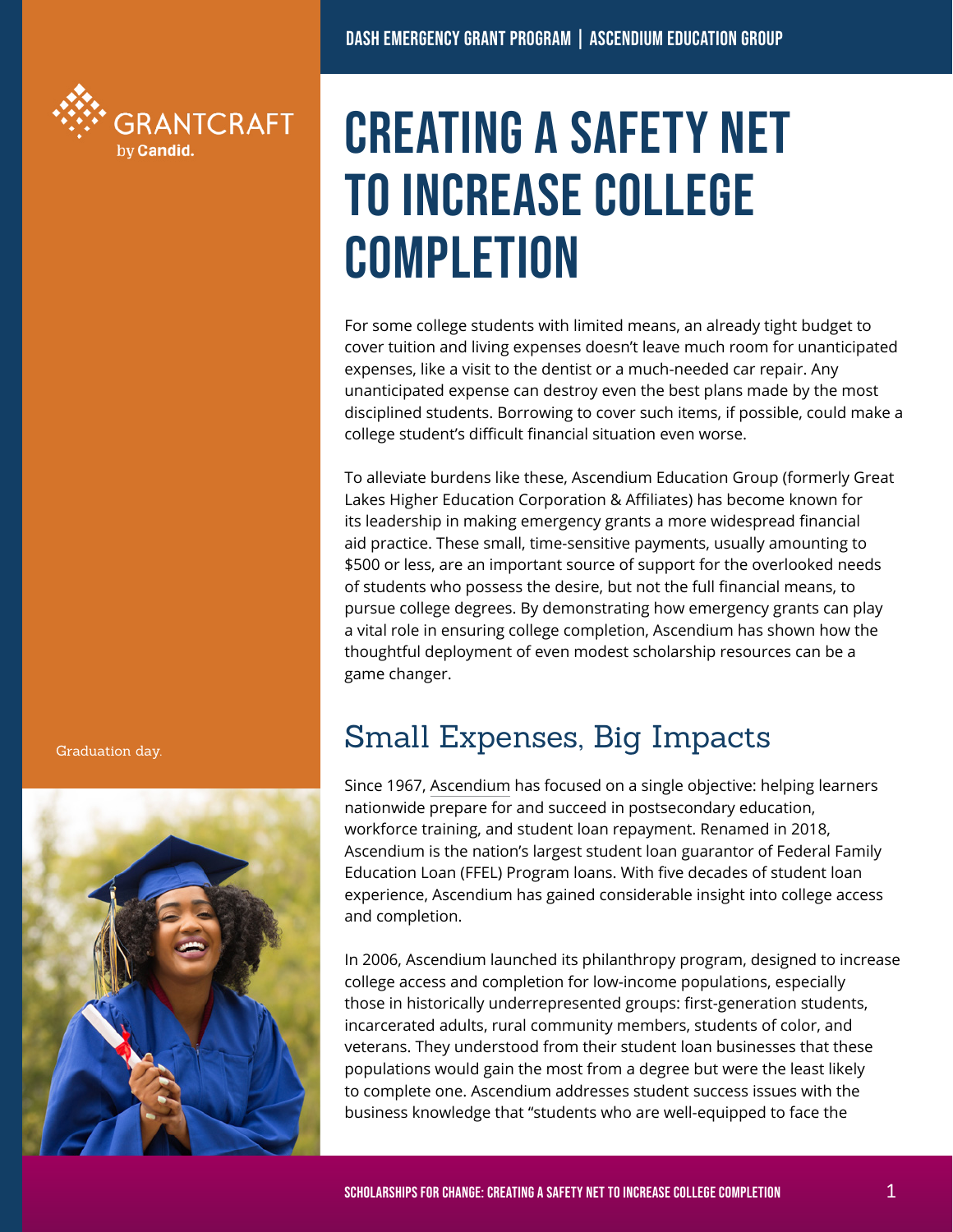# 66

Emergency grants can help ensure that students have their basic needs met so that they can focus on their education."

– sara goldrick-rab

academic, financial, and personal challenges of college are the most likely to graduate." Through its education philanthropy program, Ascendium has provided over \$300 million in grant support since 2006 and contributed a record amount of \$107 million in 2018. Every initiative they fund falls into one of three categories: exploration grants to support new ideas, validation grants to build an evidence base, and scaling grants to replicate effective practices. The Dash Emergency Grant program started as an exploration grant and evolved into both validation and scaling iterations.

## Exploration: Filling a Gap

In 2012, the Ascendium education philanthropy team posed this pivotal question: "Would making small grants to students facing unforeseen financial emergencies reduce the number of students who drop out?" In other words, could a small grant make the difference in college success? The [Dash](https://studentarc.org/tools-and-resources/presentation/dash-emergency-grant)  [Emergency Grant](https://studentarc.org/tools-and-resources/presentation/dash-emergency-grant) program explored whether small interventions could make a significant difference.

During the initial three-year phase of the Dash Emergency Grant program, Ascendium committed almost \$1.5 million to fund student grants and cover related administrative expenses at each of the 16 two-year colleges within the Wisconsin Technical College System (WTCS). The participating institutions were required to provide up to 25 percent of the grant amount made available by Ascendium. An average grant of \$500 was made to almost 2,700 students attending WTCS colleges. Amy Kerwin, who leads education philanthropy for Ascendium, heard through her conversations with student service leaders that the emergency grants program was also "opening their eyes to student needs that were unknown to them." For example, when they discovered that 75 percent of the students on one campus suffered from food insecurity, campus officials better responded to that basic need by connecting students to federal SNAP (food stamp) benefits.

Grants made by colleges through the Ascendium Dash Emergency Grant program were generally used for expenditures related to transportation, housing/utilities, medical/dental, child care, food and similar basic purposes. These students from Milwaukee, Wisconsin area higher education institutions offer examples of [how the emergency grants have been used](https://onmilwaukee.com/raisemke/articles/nns-dash-emergency-grant.html):

- **•** University of Wisconsin-Milwaukee student Amber Brewer paid for her health insurance and utilities after an ankle surgery.
- **•** Alverno College student Jieneen Metcalf addressed multiple unpaid bills for transportation, rent, and utilities that piled up after an unexpected health crisis.
- **•** Cardinal Stritch student Pearl Goodwin paid her utility bill, which was higher after moving to a new neighborhood.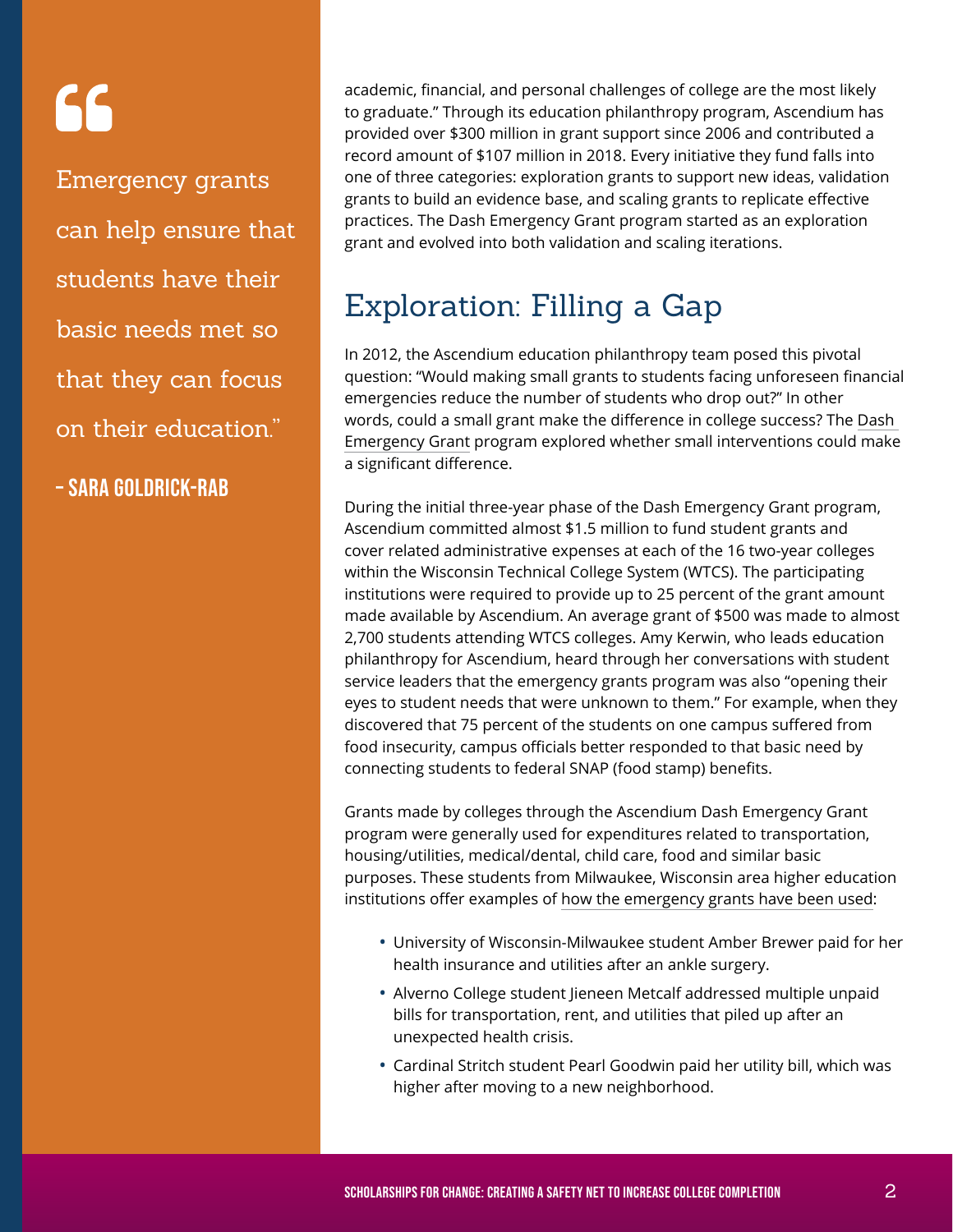Beyond providing a short-term fix, the emergency grant offers the first step in a pathway to greater financial stability for these vulnerable college students. According to Kerwin, the emergency grant often served as an "enticement"—these students are "incentivized" to seek help from their colleges, and reveal, without embarrassment, painful personal concerns that are often concealed. Knowing that caring adults are also available to them, these students are then more willing to seek assistance before a small unmet need cascades into a semester-ending, or degree-ending decision.

### Validation: Success Factors

In its first phase, the emergency grant program achieved an astonishing level of impact: Participating WTCS colleges reported that "73 percent of Pell-eligible emergency grant recipients either graduated or remained enrolled. By comparison, the National Center for Education Statistics reports a 59 percent retention rate for all students at public two-year institutions." Emergency grants improved retention, a critical factor for college completion, by almost 24 percent. In short, filling small gaps was helping to ensure higher rates of student success.

Affirming evidence was conveyed along with other important lessons in Ascendium's ["2012-2015 Emergency Grant Closing Report and Best](https://cdn2.hubspot.net/hubfs/4057809/EmerGrant_BestPract_Report.pdf) [Practices"](https://cdn2.hubspot.net/hubfs/4057809/EmerGrant_BestPract_Report.pdf). As stated in the report, "Sometimes these students need large-scale interventions to assist them. Other times, only a small boost."

The grant closing report also recognized that the most important factor in determining impact was the level of institutional commitment—could the campus mobilize the human, financial, and technical resources to respond quickly to a student's need? As cited in the report, the following best practice actions by campuses contributed to the overall level of program effectiveness:

- **•** Promote the availability of the emergency grants.
- **•** Inform faculty of the program benefits.
- **•** Provide a positive message to students.
- **•** Agree on the definition of financial emergency.
- **•** Identify the cause of the financial emergency.
- **•** Coordinate among student services, financial aid, and business offices.
- **•** Expedite the review and disbursement process.
- **•** Address patterns of chronic financial emergencies.
- **•** Document procedures for purposes of training and improving.
- **•** Address program sustainability through fundraising.
- **•** Connect with and learn from other institutions.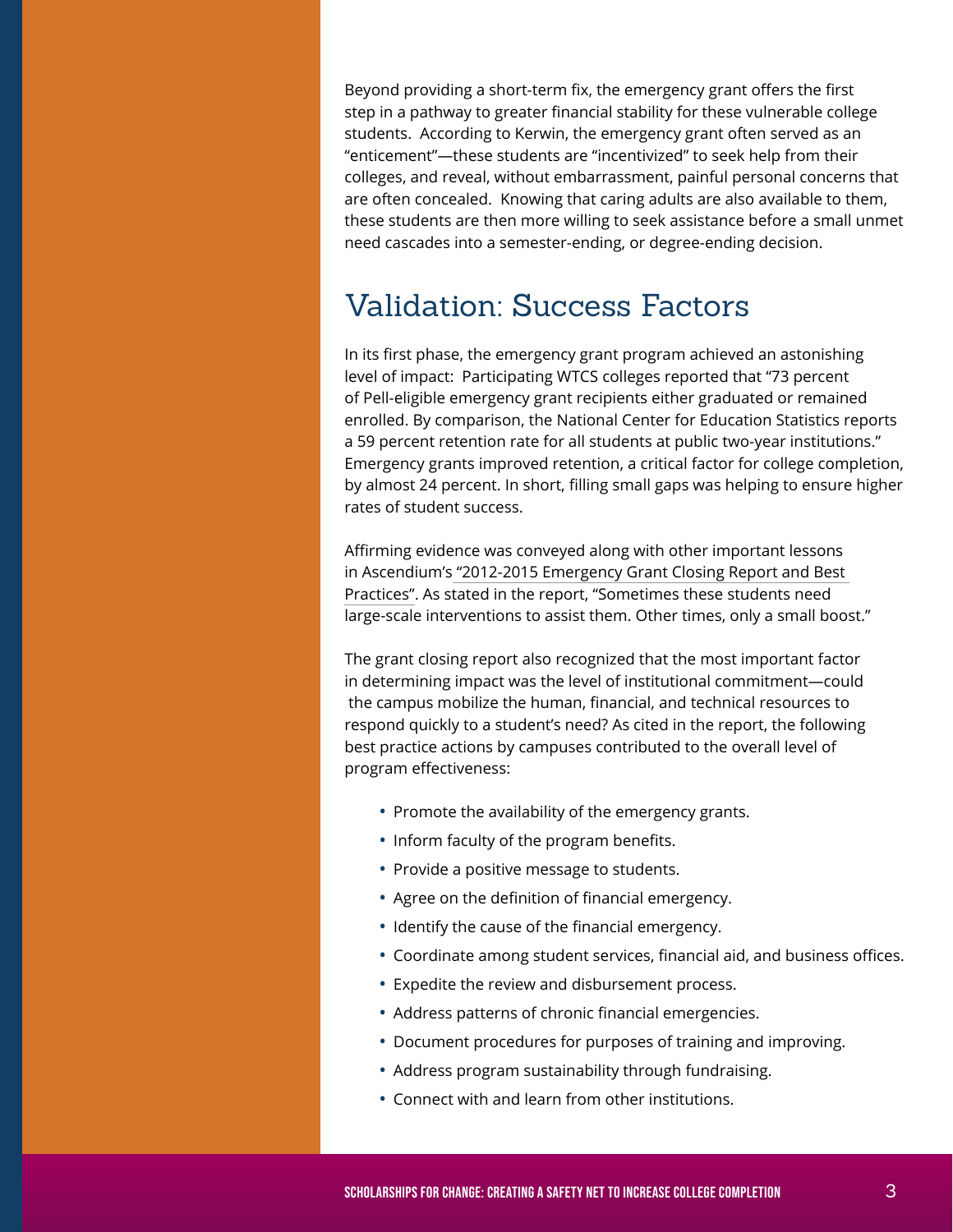# 66

Our biggest desire is that others can learn from those who have gone before them."

– Amy Kerwin

Researcher Sara Goldrick-Rab, professor of educational policy studies and sociology at the University of Wisconsin-Madison and founding director of the Wisconsin HOPE Lab, spoke to the true value of emergency grants by saying, "By complementing the existing financial aid system, and helping to compensate for some of its key weaknesses, emergency grants can help ensure that students have their basic needs met so that they can focus on their education."

### Scaling Success

Based on the results of its 2012-2015 pilot, Ascendium then began a process of program scaling through its own direct support as well as the dissemination of Dash Emergency Grant program best practices to other philanthropies concerned with college student success. According to Kerwin, they became better able to discern if an institution was both "willing and able" to operate an emergency grant program. In the first round, some institutions were willing, but not able, and some were not even willing. In late 2015, Ascendium provided a second round of \$1.5 million for emergency grants at 31 technical and community colleges across Iowa, Minnesota, Ohio, and Wisconsin.

In 2017, Ascendium expanded the emergency grant program with a commitment of \$7.2 million awarded to 32 four-year institutions in their six core funding states of Arkansas, Iowa, Minnesota, North Dakota, Ohio, and Wisconsin. Eligible institutions needed to show evidence of their capability to implement the program, and matching funds designated for emergency grants—10 percent in the first year and 15 percent in the second year. Institutions chosen for support were also required to commit to sharing student enrollment data in order to further understand the impact of emergency grants on student retention and persistence. According to Kerwin, Ascendium sought colleges and universities that were best able to act as learning partners—"dig in with us"—and then institutionalize their experience with emergency grants. In other words, the Ascendium funding was not just a "pass through" of funding to needy students, but rather a powerful means of examining and improving the institution's own ability to support low-income student success.

Given the large-scale national need for such emergency grant resources, Kerwin and her colleagues have published ["A Broader View of Emergency](https://cdn2.hubspot.net/hubfs/4057809/Dash_Closing_Report.pdf) [Aid: Toward a More Holistic Approach to Helping Students Weather a](https://cdn2.hubspot.net/hubfs/4057809/Dash_Closing_Report.pdf)  [Financial Crisis"](https://cdn2.hubspot.net/hubfs/4057809/Dash_Closing_Report.pdf) to share more lessons learned with both private and public funders. They also funded the development of [Training for Emergency Grant](https://studentarc.org/tools-and-resources/report/emergency-aid-for-higher-education-a-toolkit-and-resource-guide-for-decision-makers) [Decision-Makers,](https://studentarc.org/tools-and-resources/report/emergency-aid-for-higher-education-a-toolkit-and-resource-guide-for-decision-makers) a toolkit for emergency grant decision-makers to help them navigate the difficult choices that come with awarding emergency grants to students in financial distress. With compelling evidence of the small cost and high impact of emergency grants on the lives of low-income college students,